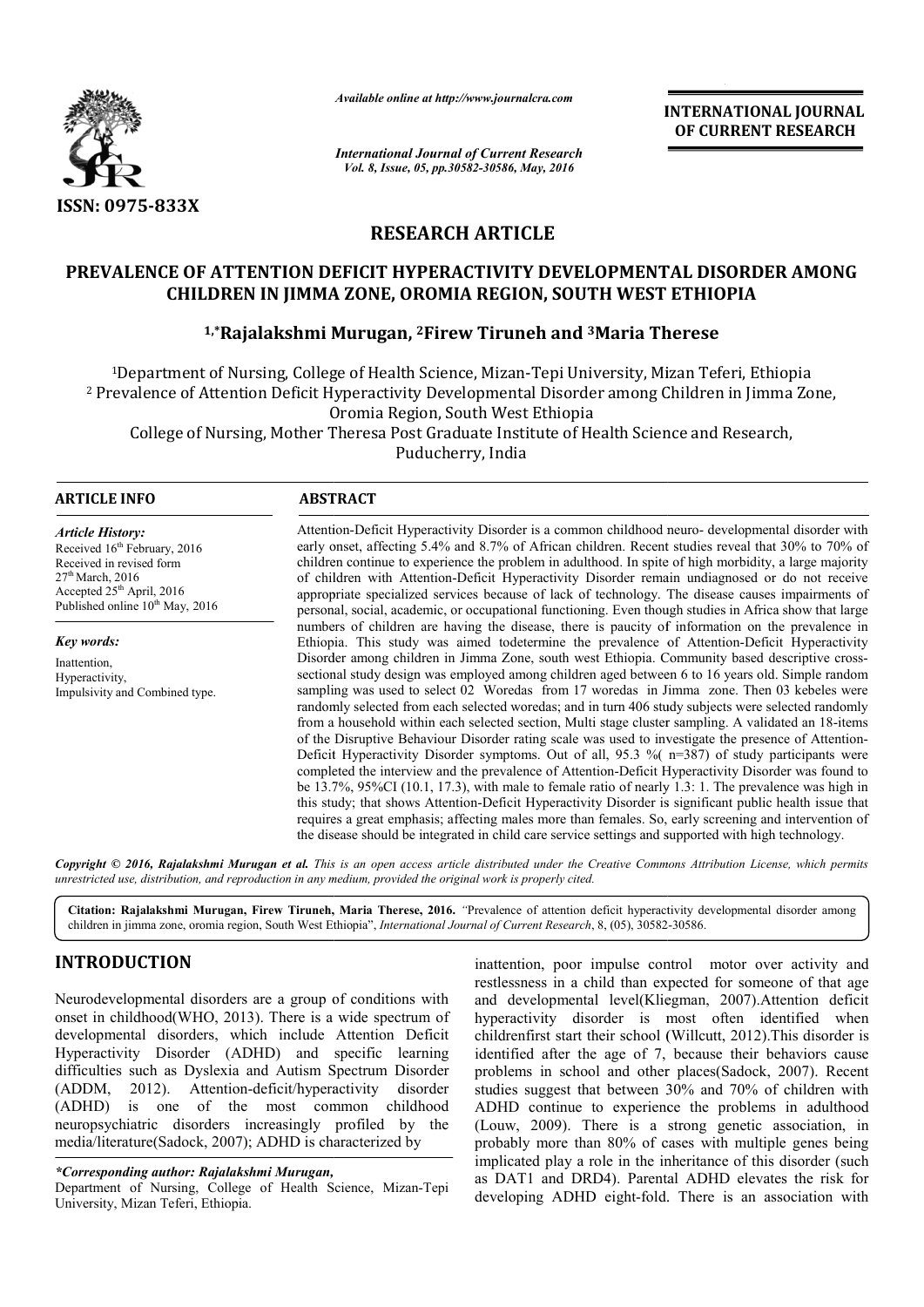perinatal problems such as prematurity and low birth weight (Tais, 2012; Vogel, 2014). During pregnancy mothers who consumed cigarette and alcohol, their baby in-utero have been shown to increase the odds of developing ADHD two- to- three fold(Department of Paediatrics and Child Health, 2006). ADHD is one of the most prevalent mental health problems of children having worldwide-pooled prevalence of 5.29% and ranging between 3% and 7% (Erik Winther Skogli, 2013; Guilherme Polanczyk, 2007) with a male-to-female ratio of 3:1 in community studies(RA:, 2006) and between 5:1 to 9:1 in Hospital based studies (Erik Winther Skogli, 2013). The gender differences suggested that girls may be under identified and underdiagnosed because of differences in the expression of the symptoms among boys and girls (PO:, 2008).

In Africa, The prevalence of ADHD based on a few studies coming from the continent ranges between 5.4% and 8.7% among populations of school children (Bakare, 2010). The subtypes of ADHD also differ among studies from different geographical locations (William W. Hay, 2007). These prevalence studies of ADHD carried out among sub-Saharan African children in primary schools might not be representative of the actual prevalence in the general population; where the rate of school enrolment had been noted to range from about 30% to 95%. (Adewuya AO, 2007; Bakare, 2012).

Problems with inattention, hyperactivity and impulsivity results in functional impairment in academic, family, and social settings(Association, 2000; Erik Winther Skogli, 2013). Children diagnosed with ADHD continue to show ADHD symptoms at different levels throughout adolescence and adulthood in 40–80% of cases, leading to numerous problems including: to drop out of school (32 - 40%), to underperform at work (70 - 80%), to engage in antisocial activities (40 - 50%). Children growing up with ADHD are more likely to experience teen pregnancy (40%), to speed excessively and have multiple car accidents, and to experience depression (20 - 30%) and personality disorders (18 - 25%) as adults(Department of Paediatrics and Child Health, 2006).

In spite of high morbidity of disease, the majority of children with ADHD remain undiagnosed and not received any appropriate specialized care.(Neyir Gul, 2010) (24). In Ethiopia there is a scarcity of study related to ADHD prevalence. This problem will affect the children, in such a way that, they will be rejected by their peers, siblings, parents, teachers and others and treated in negative way.

Consequently, they will struggle with serious social, academic, psychological difficulties at each stage of their development in their life, this may affect individual, family, society and nation in other hand. So, Identifying the prevalence and characteristics of ADHD in children will promote awareness of the condition, helping policy makers, educators and health care providers to plan and coordinate service delivery, so that realistic plans can be made to support these children and their family in order to improve their quality of life. Therefore, the aim of this study is to elicit the prevalence of ADHD and its distribution among children in Jimma Zone, South West Ethiopia.

# **Objectives**

To determine the prevalence of attention deficit hyperactivity disorder among children in Limmu Genet Town, Jimma Zone, south west, Ethiopia.

# **METHODS AND MATERIALS**

# **Study design**

Community based cross-sectional study was conducted with Parent rating of child was made for the diagnosis of ADHD.

## **Study area and period**

Study was conducted at Jimma Zone, Southwest Ethiopia from January, 2015 to June, 2015.

## **Source and Study populations**

This study was confined to children who reside in Jimma Zone, South west Ethiopia. Study Population was a sample of randomly selected children between the age of 6 and 16 years from the source population, who can able to Speak, and had either parents or caregivers.

## **Sample size**

Sample size was determined using single population proportion formula with an assumed population Proportion of ADHD in Jimma zone 20%. Since, the total sample size was less than 10,000 we used correction formula. Moreover, we used design effect of 1.5 and added 10% for possible none response rate. The final calculated sample size was 406.

## **Sampling procedures and Sampling Techniques**

A total of 406 study subjects were selected from the zone using multistage cluster sampling. Simple random sampling was used to select 02 Woredas from 17 woredas in the zone. Then 03 kebeles were randomly selected from each selected woredas. After a fresh list of households was made available 406 households were selected from the total 06 kebele with systematic random sampling and proportional allocation method. In turn only one study subject was randomly selected within each selected households.

- **Study Variables**
- **Dependent variable** Attention deficit hyperactivity disorder
- **Independent variables** Socio-demographic factors

## **Data collection Instruments and technique**

A validated and standardized Disruptive Behavior Disorder rating scale tool, which was adopted from a study done in Africa and a structured questioner for parents were used. In this study parent rating of child was made for the diagnosis of ADHD. The Rating was: to meet the criteria for ADHD inattentive sub-type, the child must have at least six of these symptoms which have persisted for at least 6 months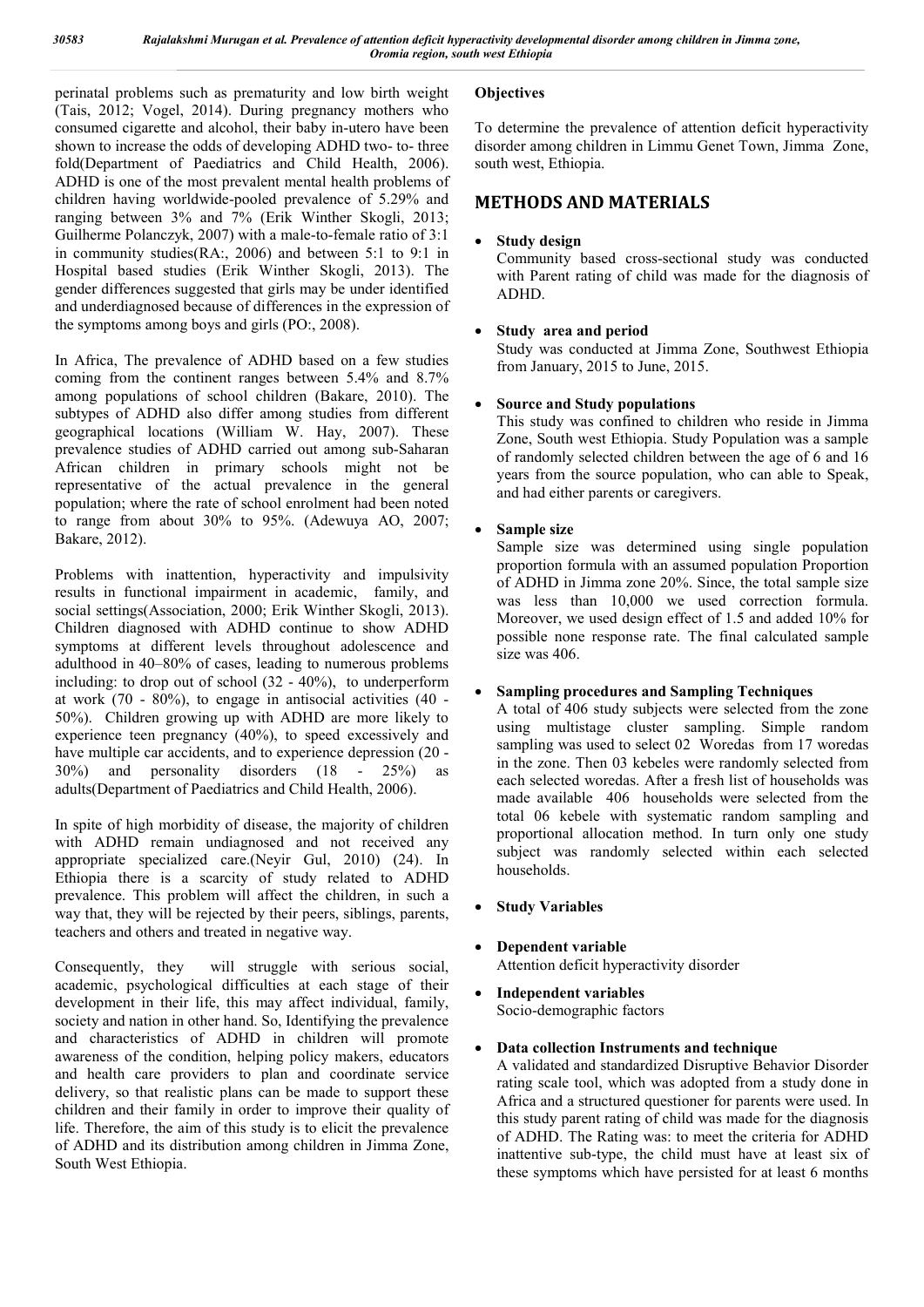to a degree that is maladaptive. To be consistent with the criteria for ADHD hyperactive sub-type, six or more of these symptoms should be in the "Always or very often" and the "Often" categories of hyperactive sub-type.

### **Data quality assurance**

The data quality was maintained in such a way that questionnaire was translated to local language Amharic to be understood by all participants and translated back to English to make sure the consistency. Training was given for data collectors. Pre-test was done two week before the start of actual data collection; on 5% of the sample size outside study area.

### **Data Analysis procedure**

The coded data was checked and cleaned by entering into Epi Info version 7 and then exported into Statistical Package for the Social Sciences (SPSS window version 20) for analysis. The prevalence of Attention deficit hyperactivity disorder; descriptive statistics; using frequencies, tables, graphs, mean and standard deviations was performed to present the information. A p-value of < 0.05 was considered as statistically significant.

### **Ethical consideration**

Ethical clearance was obtained from Institutional Review Board of department of Nursing and midwifery, Addis Ababa University. Permission letter was obtained to carry out the study from department to local government authority. A written Informed consent was obtained from parents or guardians of children for the study. The confidentiality of data of each study subject was maintained.

## **RESULT S**

#### **Socio-Demographic Characteristics**

From the total 406 study subjects sampled for the study, 387 completed the interview yielding a response rate of 95.32 %. Of the total participants, 275 (71.1%) were between the age groups of 6 to 11 years. The mean (SD) age of participants was  $(9.83 \pm 2.77)$  and the median age of the participants was (9.00). Of the total respondents, 195 (50.4%) were females; the mean (SD) age was  $9.0 \pm 1.3$  years for males and  $9.0 \pm 1.2$  years for females. About 190 (49.1%) of the participants live within a family size of 2 - 4. Children whose parents earn more than 1,200.00 birr per month were 190 (49.1%) and whose mothers and fathers had diploma and above educational background were 15.2% and 24.8% respectively.

**Table 1. Distribution of study subjects by age group and sex in Jimma Zone, Oromia Region, South West Ethiopia, 2015**

| Table 1. Distribution of study subjects by age and gender |        |               |     |               |     |               |  |
|-----------------------------------------------------------|--------|---------------|-----|---------------|-----|---------------|--|
|                                                           | Gender |               |     | Total         |     |               |  |
| Age group                                                 | Male   |               |     | Female        |     |               |  |
|                                                           | N      | $\frac{0}{0}$ | N   | $\frac{0}{0}$ | n   | $\frac{0}{0}$ |  |
| $6 - 11$                                                  | 131    | 68.2          | 144 | 73.8          | 275 | 711           |  |
| $12 - 16$                                                 | 61     | 31.8          | 51  | 26.2          | 112 | 28.9          |  |
| total                                                     | 192    | 49 6          | 195 | 504           | 387 | 100           |  |

## **Prevalence of Attention deficit hyperactivity disorder Symptoms**

The overall prevalence of ADHD among children was 13.7%, 95%CI (10.1, 17.3). There was a higher Prevalence of ADHD in male than female children (15.6%; 95%CI (10.9, 20.3) versus 11.8%; 95%CI (7.2, 16.4)); with male to female ratio of nearly 1.3: 1. The highest prevalence of ADHD was among 7, 8 and 12 years old children each (15%).The younger the birth order, the higher the prevalence of ADHD. The proportion of inattentive type was 18.1% and was slightly higher in males (1.4: 1), the hyperactive-impulsive type represented 14.5 % with a male to female ratio of 1.4: 1. The distribution ADHD subtype by sex is presented in Figure 1.





## **DISCUSSION**

#### **Prevalence of Attention Deficit Hyperactivity**

The overall prevalence of ADHD in this study was found to be 13.7% among children aged 6-16 years old. The prevalence of ADHD in this study was higher than those studies conducted in other countries of Africa. The ADHD prevalence as reported in the studies from Nigeria, South Africa, Democratic Republic of Congo, and a review of epidemiology done in Africa are as follows: 8.7%, 5%,6% and 5.4%-8.7% respectively (Adewuya AO, 2007; Brown RT, 2001; DP, 1996; Sayal K, 2006). Moreover, the result is higher than the worldwide pooled prevalence of ADHD (5.29%), and other countries in the world; a study from Venezuela, Crete – Greece, the Island of Majorca – Spain, Australia, Italy reported ADHD prevalence as follows: 7.2%,6.5%, 4.6%, 2.4%, and 1.4% respectively (Cardo E, 2007; Montiel-Nava C, 2002; Polanczyk G, 2007; Zuddas A, 2006). However, Studies which was conducted in other parts of the world from North Carolina – USA, Brazil - South America, Morocco reported ADHD prevalence higher than the finding in our current study as follow; 16.0%, 13.0% and respectively(Rowland AS, 2001; Skounti M, 2006). The high prevalence of ADHD in this study could be explained by our exclusion of the impairment Criterion, which has been found to significantly alter the prevalence of ADHD (all types). In the US reported that the prevalence rate in Tennessee country was without impairment criteria 16.1% and 6.8% when impairment criteria has been taken in to consideration (Guilherme Polanczyk, 2007). In a Meta analytic study it has also been found to be associated with higher prevalence rates of ADHD (Polanczyk, 2007). Furthermore, instruments that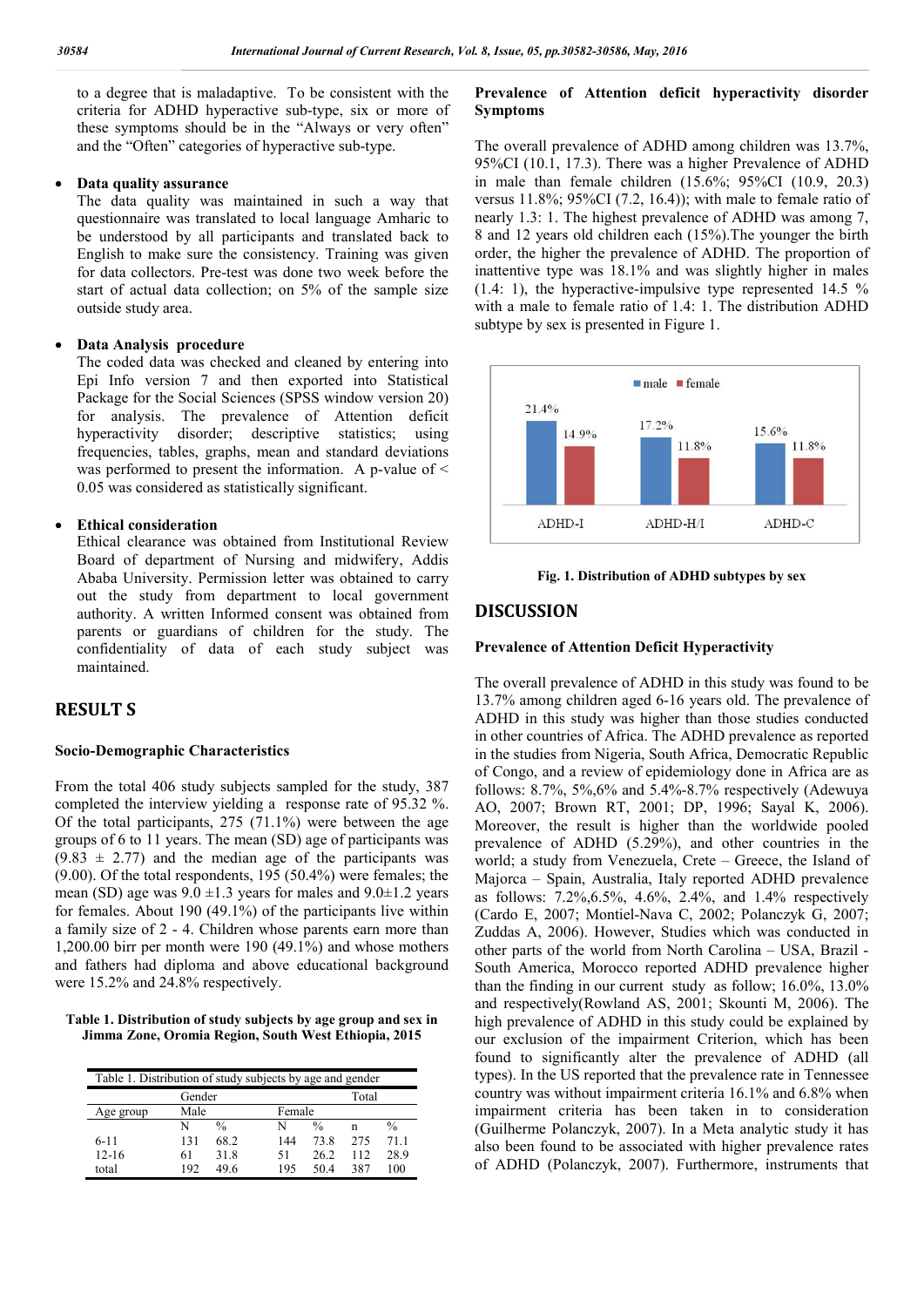was used could also justify for the high prevalence result as compared with studies mentioned here above; Diagnostic Interview Schedule for Children–IV (DISC-IV) the SDQ (Strengths and Difficulties Questionnaire) and the DBD (Disruptive Behavior Disorder rating scale); and besides all methodological variables evaluated were significantly associated with ADHD/HD prevalence rates. Studies based on DSM-III-R or ICD-10 criteria, respectively, had significantly lower ADHD/HD prevalence rates than those using DSM-IV criteria (Guilherme Polanczyk, 2007).

The study setting is another reason for the discrepancy of the finding for the fact that the rate of Primary school enrolment in African countries had been noted to range from about thirty to ninety five percent with much lower rates in sub-Saharan African countries. Therefore, the prevalence studies of ADHD carried out among African children in primary schools might not be representative of the actual prevalence in the general population. Age was also another factor, When age increases, it has been shown that the prevalence of ADHD decreases; the prevalence ranged in school aged children from 2.4 to 16.1% and in the adolescents it ranged from 2.2 to 9.9% (Bakare, 2012). However, our result is comparable with other studies based symptoms with no functional impairment criteria. For instance studies from Colombia, Taiwan, Australia, USA, Brazil and poerto Rican had reported prevalence of ADHD as follows: 15.8, 9.9, 14.7, 16.0%, 13.0% and 8.9 % respectively (Neyir Gul, 2010). The subtypes of ADHD also differed among studies in relation to the methodological differences.

The frequency of ADHD subtypes found in this study (i.e, inattentive 18.1% and impulsive/hyperactive 14.5%) displayed a different distribution when compared to the studies which provide the methodological similarity mentioned before. The ADHD prevalence as reported in the studies that used the "or rule" from Nigeria – West Africa and Maracaibo – Venezuela are as follows; predominantly inattentive subtype and combined subtype (Montiel-Nava C, 2002; Sayal K, 2006). While the combined and inattentive subtypes were found as the prevalent subtypes, hyperactive impulsive subtype was found to be the least frequent in the most of epidemiological studies (PO:, 2008). Different from ADHD literature, the hyperactive/impulsivity subtype of ADHD was found to be the most common subtype in our study similarly to the study in Turkey (Bakare, 2012). Although a study in Nigeria from the clinical population indicates a 6:1 to 9:1 ratio of males to females, the ratios drop to 3:1 to 4:1 in epidemiology studies (ADDM, 2012). A consistent finding in the ADHD literature is the greater number of males than females (3.1/1), which has been replicated in our study also, with the male/female ratio of 2/1 and 1.4/1, inattentive and hyperactive impulsive subtypes respectively. Consistent with the ADHD literature review in Africa, the predominantly inattentive subtype of ADHD did show male predominance (Brown, 2001).

## **Limitation of the study**

Tools used to assess some independent variables like clinical factors, neonatal factors and obstetric factors were not standardized had a possibility of recall bias. Tools used for ADHD assessment (i.e, DBD-rating scale) was based on parent response didn't incorporate impairment criteria which may overestimate the prevalence.

## **Conclusion**

The prevalence was high in this study; affecting males more than females that show Attention-Deficit Hyperactivity Disorder is significant public health issue that requires a great emphasis. Understanding the characteristics and the prevalence of ADHD in children in Ethiopia and promote awareness of the condition this research will help government policy makers, educators and health care providers to plan and coordinate service delivery, so that realistic plans can be made to support these children and their family in order to improve their quality of life.

## **Acknowledgment**

First and foremost, our heartfelt gratitude goes to Addis Ababa University and Mizan-Tepi University, for funded for this research. We would also like to extend our deepest appreciation for all participants, supervisors and data collectors in this research.

# **REFERENCES**

- ADDM. 2012. Prevalence of Autism Spectrum Disorders (ASDs) Among Multiple Areas of the United States in. USA: Centers for Disease Control and Prevention (CDC),.
- Adewuya AO, F. O. 2007. Attention deficit hyperactivity disorder among Nigerian primary school children prevalence and co-morbid conditions. *Eur Child Adolesc Psychiatry,* 16:10-15.
- Association, A. P. 2000. Diagnostic and Statistical Manual of Mental Disorders (4th ed.). Washington, DC, USA: American Psychiatric Association.
- Bakare, D. M. 2012. Attention deficit hyperactivity symptoms and disorder (ADHD) among African children: a review of epidemiology and co-morbidities. *Afr J Psychiatry*, 15(358- 361).
- Bakare, M.O., U. V., Ebigbo PO, Orovwigho AO. 2010. Problem and pro-social behavior among Nigerian children with intellectual disability: the implication for developing policy for school based mental health programs. *Italian Journal of Pediatrics*, 36(37).
- Brown, R.T., F. W., Perrin J.M., Stein M.T., Amler R.W., Feldman H.M., Pierce, K. and Wolraich, M.L. 2001.<br>Prevalence and assessment of attention-Prevalence and assessment of attentiondeficit/hyperactivity disorder in primary care settings. *Pediatrics,* 107:43.
- Cardo E, S. M. and Llobera J. 2007. Estimation of the prevalence of attention deficit hyperactivity disorder among the standard population on the island of Majorca. *Rev Neurol*., 44(10-14).
- Department of Paediatrics and Child Health, M. S., Faculty of Health Sciences, University of the Free State, Bloemfontein, South Africa. 2006. The medical management of attention-deficit/hyperactivity disorder: spoilt for choice? *S Afr Psychiatry*, 9(143-151).